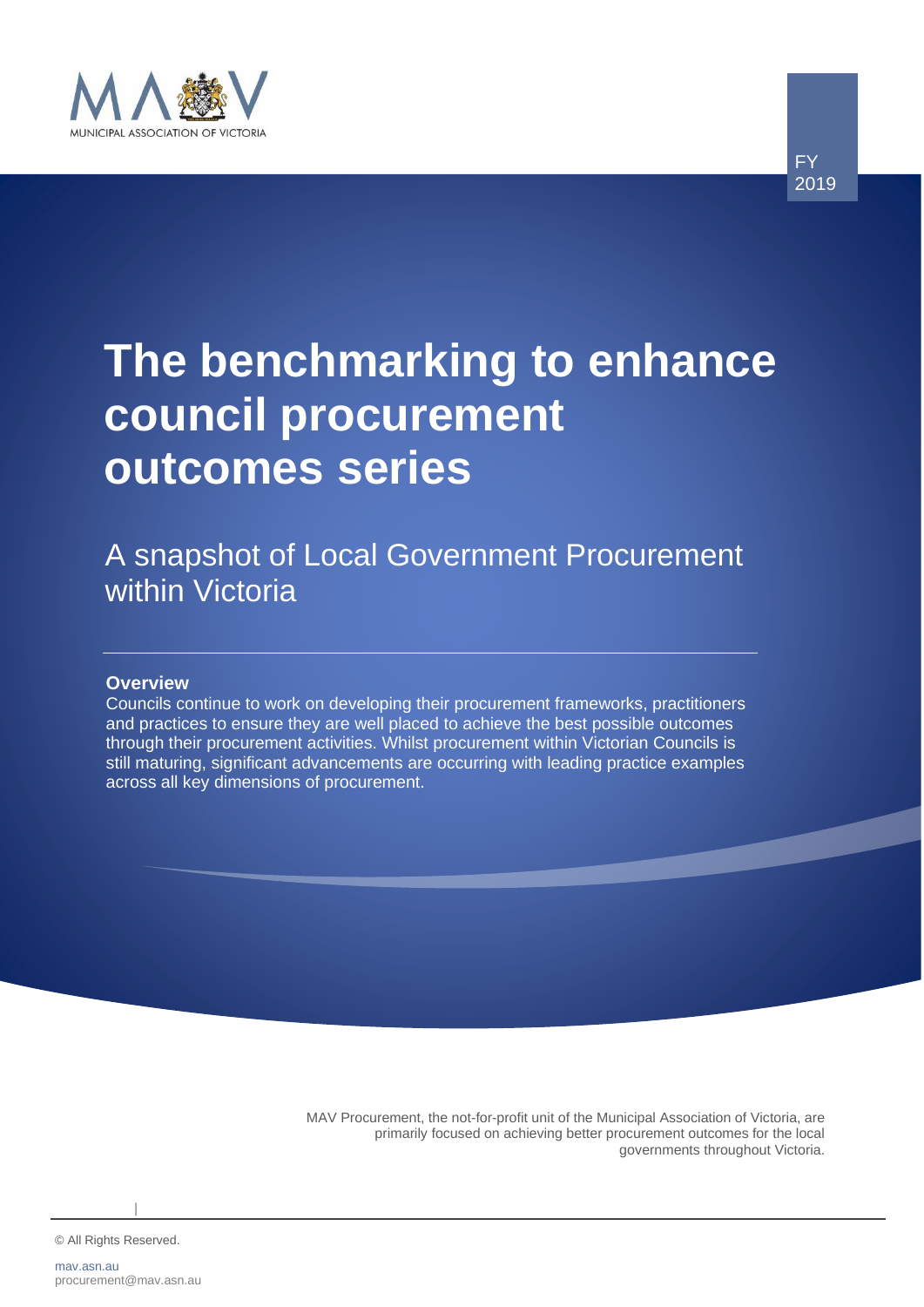

\*

# **Sector Insights for FY19**

The MAV LEAP Program is a procurement transformation program specifically designed for local government. It was established by the MAV in response to a sector identified need for further support towards procurement development activities across Councils.

Since its establishment, the program has assisted Councils to determine procurement benchmarks and identify opportunities across all areas of their procurement to deliver improved practices and outcomes.

The program has now been operating for over five years. Given its longevity, the program has created a unique opportunity to not only understand the current state of procurement across Victorian Councils but to track the evolution of Council procurement frameworks and associated organisational objectives over a significant period of time. Through this paper we will provide insights and clarity for questions such as …

**What is the current state of procurement maturity across Councils?**

**Has the procurement maturity of Councils evolved over the last few years?**

**How much further are Councils looking at developing their procurement frameworks?**

#### **What opportunities still exist for Councils across procurement?**

ArcBlue Consulting, in collaboration with MAV, have developed this paper to explore these questions, and to continue to provide valuable resources to assist Councils in driving improved procurement outcomes.

## **FY2019 LEAP Snapshot**\*



\*Accurate as per 30 November 2019 based on data provided through the MAV LEAP Program.

© All Rights Reserved. 1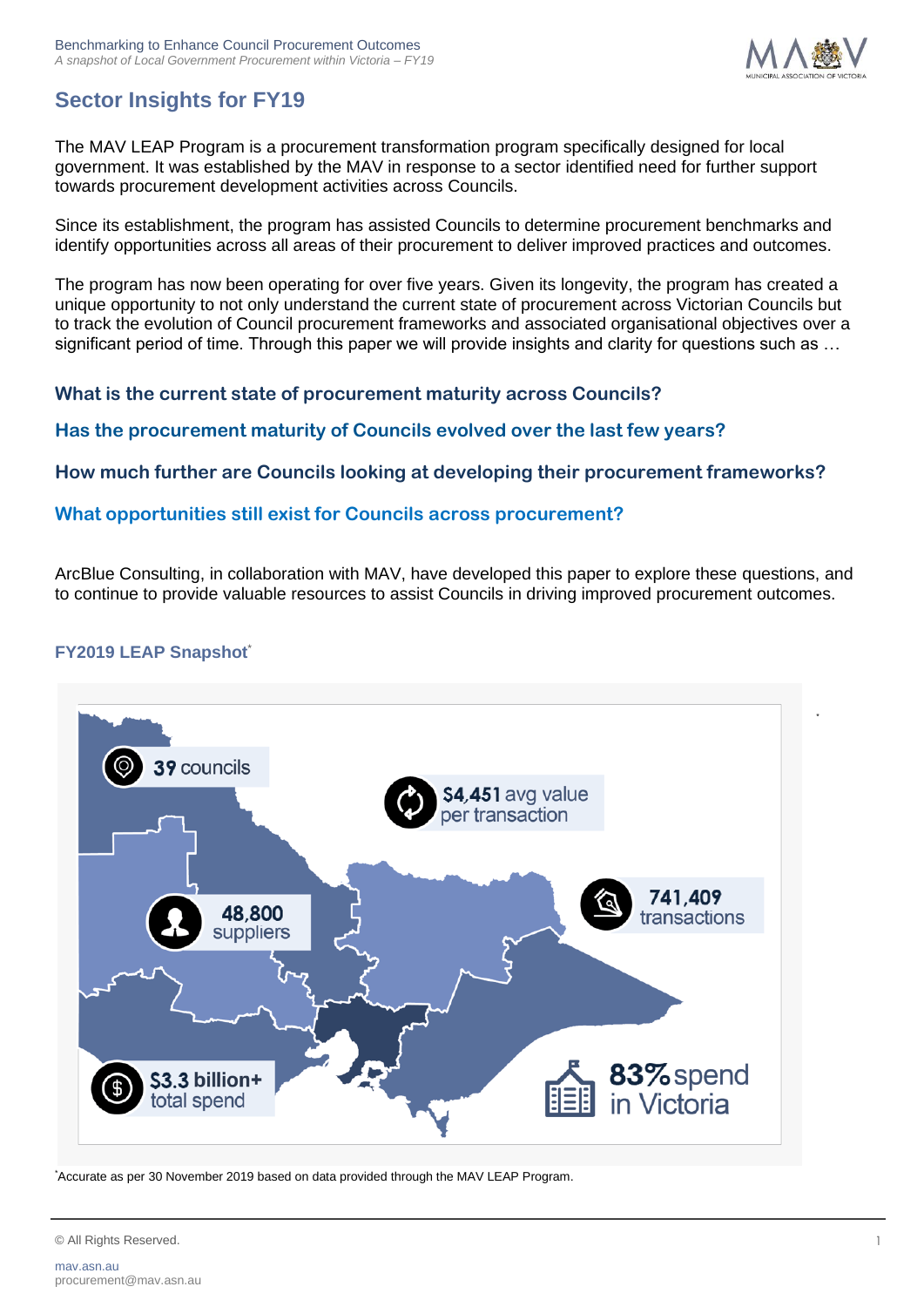

# **Objectives**

The objective of this paper is to highlight trends, insights and developments of the Victorian Councils during the 2018-19 financial year based on the procurement data Councils have provided and assessments undertaken. The paper highlights high level findings from several sector relevant Key Performance Indicators (KPIs) and provides insights into changes that have occurred based on these KPIs across the year.

The focus of this paper is to explore the progress made by Councils on improving their procurement frameworks, practices and outcomes over the course of their involvement in the program. The paper will highlight the target areas of development for the Councils and the opportunities that still exist for Councils to further improve their procurement.

# **Sector Key Performance Indicators (FY19)**

**The following are the key performance indicators for Victorian Local Government for the financial year 2019:**



The findings contained within the KPIs mentioned above are based on the Council provided information and data available as at 30 November 2019.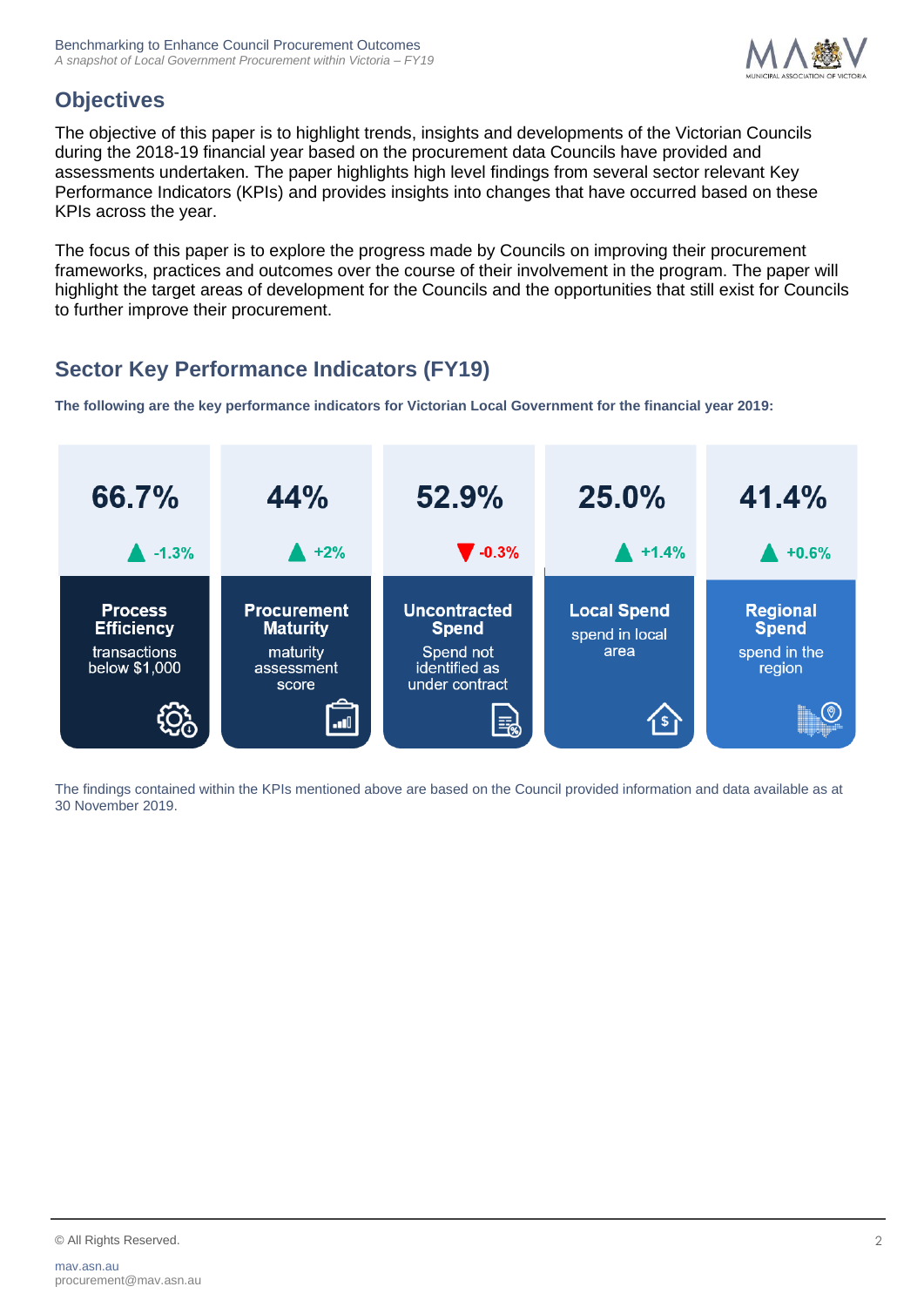# **What are we looking for in these measures?**

# *Procurement Maturity*

The Procurement Maturity measure has been established utilising ArcBlue's nine dimensions of procurement excellence model and assesses sector-wide procurement maturity against leading procurement practice.

The model benchmarks organisational procurement across all key dimensions of procurement – Leadership & Influence | Organisation | People & Skills | Process & Governance | Technology | Supplier Management | Category Management | Sustainability | Value Realisation & Results. Organisations are benchmarked as "Emergent" (0 to 25%), "Developing" (25 to 50%), "Advanced" (50 to 75%) and "Leading" (75 to 100%).

We are looking for an increase in the current sector average procurement maturity which will indicate that Councils are addressing the improvement opportunities they have targeted for action.

# *Process Efficiency*

The Process Efficiency measure targets an area of procurement that generally creates a significant workload across Councils. The measure highlights the volume of invoices below \$1,000 that have been generated and are required to be processed by Councils. The processing of invoices is time consuming and can be costly for Councils, with benchmarking highlighting a cost of approximately \$73 per invoice<sup>1</sup>.

We are looking for a reduction in the current quantity of invoices valued less than \$1,000. through the establishment of consolidated invoicing arrangements with suppliers and / or an increase in the use of purchase cards.

# *Uncontracted Spend*

The Uncontracted Spend measure is an indicator of how much control and / or visibility a Council has over their procurement spend. Council procurement activities aim to deliver value for money outcomes within their legislative framework so significant spend that isn't readily identified as being under contract may not allow Councils to be able to satisfy these two key procurement principles. It is worth noting that this measure is heavily reliant upon the capability of organisational systems to capture, extract and report on key contract data.

We are looking for a reduction in the current percentage of uncontracted spend to ensure that Councils have a satisfactory portfolio of contractual arrangements in place.

# *Local Spend & Regional Spend*

The Local Spend and Regional Spend measures indicate how much economic support Councils are providing to their municipality and regions through their procurement activities. Councils are often one of the largest spending organisations in the areas they are located, consequently strong local / regional spend policies can have significant positive economic impacts within their communities.

We are looking for an increase in the current levels of local and regional spend by Councils to enable Councils to continue to demonstrate how they are delivering on their economic development objectives.









<sup>1</sup> Figures based on Deloitte Touche Tohmatsu B2B Payments 2015 Australian and New Zealand Research.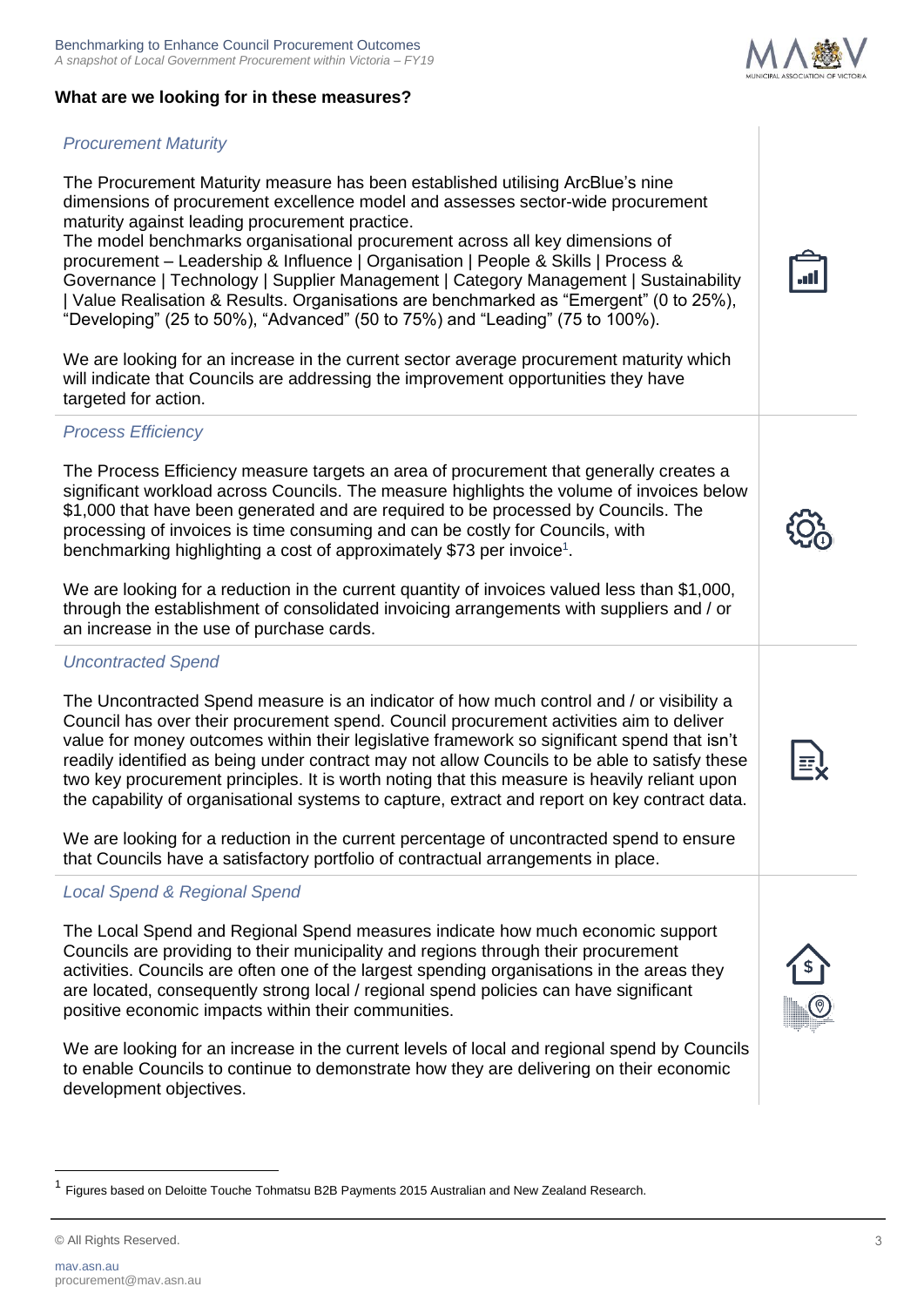

. al



#### *Procurement Maturity*

There has been some significant activity around procurement development activities across the Councils over the past year which has led to an improved sector procurement maturity.

This 2% procurement maturity increase has been led by a small but significant number of Councils that have prioritised key development activities over this period including the establishment of new procurement models and reporting programs to name a few.

The procurement maturity of the sector remains benchmarked overall as "Developing" but it is worth noting that the sector average for four of the nine procurement dimensions is

| now measured as "Advanced".                                                                                                                                                                                                                                                                                                                                                                                                                                                                                                                                  |
|--------------------------------------------------------------------------------------------------------------------------------------------------------------------------------------------------------------------------------------------------------------------------------------------------------------------------------------------------------------------------------------------------------------------------------------------------------------------------------------------------------------------------------------------------------------|
| <b>Process Efficiency</b><br>There has been a further increase in the efficiency of payment processing with a significant<br>reduction in invoices and a slight increase in reported purchase card transactions below<br>\$1,000.<br>Efficiencies delivered across all transactions were worth an average of approximately<br>\$48,000 per council <sup>2</sup> during FY19.                                                                                                                                                                                 |
| <b>Uncontracted Spend</b><br>Contract usage visibility continues to be an issue across Councils with system configuring<br>and usage major contributors. The past financial year has seen a slight decrease in the<br>visibility of contract usage across Councils. Councils continue to pursue improvements in<br>contract usage data capture through their ERP systems.<br>Many of the Councils assessed as the most mature from a procurement perspective, have<br>a significantly greater visibility of their contract data than the rest of the sector. |
| <b>Local Spend &amp; Regional Spend</b><br>Metro Councils have increased their spend on average by over 5% within their<br>municipalities over the FY18 to FY19 periods whilst spend within their regions has<br>remained steady over this period.<br>Regional Councils spend on average over this same period has increased slightly within<br>their municipalities and their regions.                                                                                                                                                                      |

© All Rights Reserved. 4

<sup>&</sup>lt;sup>2</sup> Figures based on Deloitte Touche Tohmatsu B2B Payments 2015 Australian and New Zealand Research.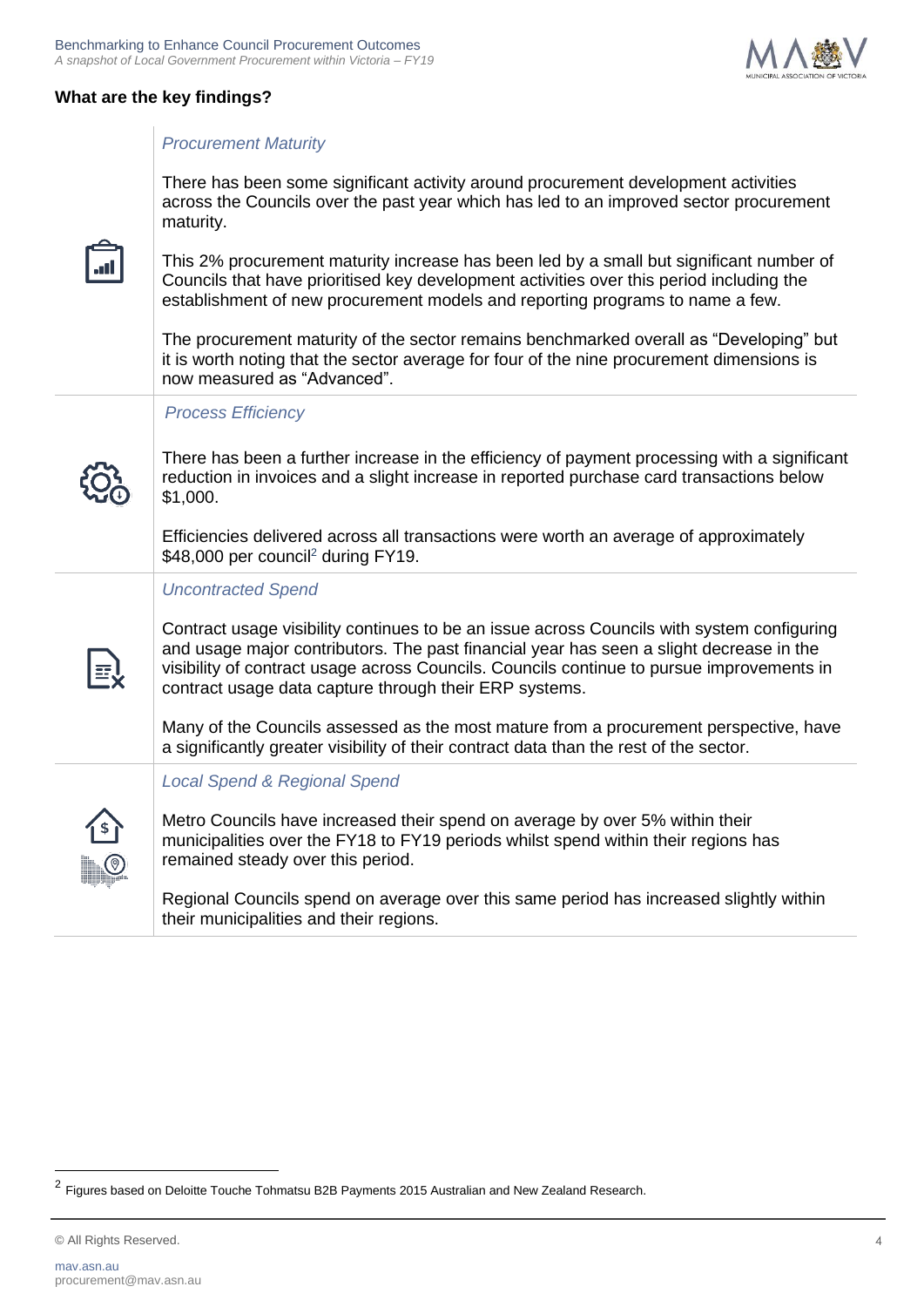

# **The State and Growth of Procurement in Victorian Local Government**

*Procurement continues to develop and evolve in Victorian Councils with strong foundations in place at many Councils and opportunities for greater positive organisational impact existing at most Councils.*

# **Introduction and Overview**

Importantly, a significant number of Councils have committed to ensuring a focus is placed on delivering better outcomes through the ongoing development of their procurement frameworks and practices.

The introduction of the MAV LEAP Program has created a platform to support Councils in structuring their procurement development programs and has enabled the exploration of past, present and future states of local government procurement in Victoria.

To investigate the state of procurement within Councils in Victoria, this paper has specifically leveraged the ArcBlue dimensions of procurement excellence model which is used through the MAV LEAP Program to assess Council procurement maturity and establish prioritised development plans.

The model addresses the following key dimensions of procurement – Leadership & Influence | Organisation | People & Skills | Process & Governance | Technology | Supplier Management | Category Management | Sustainability | Value Realisation & Results. Organisations are benchmarked as "Emergent" (0 to 25%), "Developing" (25 to 50%), "Advanced" (50 to 75%) and "Leading" (75 to 100%).

Listed below is the collated procurement maturity assessment of the Victorian local government sector and sector targets based on Council assessments undertaken through the MAV LEAP Program:



with limited strategies in

place

Procurement activity is

strategic and aligned to

the organisational objectives

senior levels of the

organisation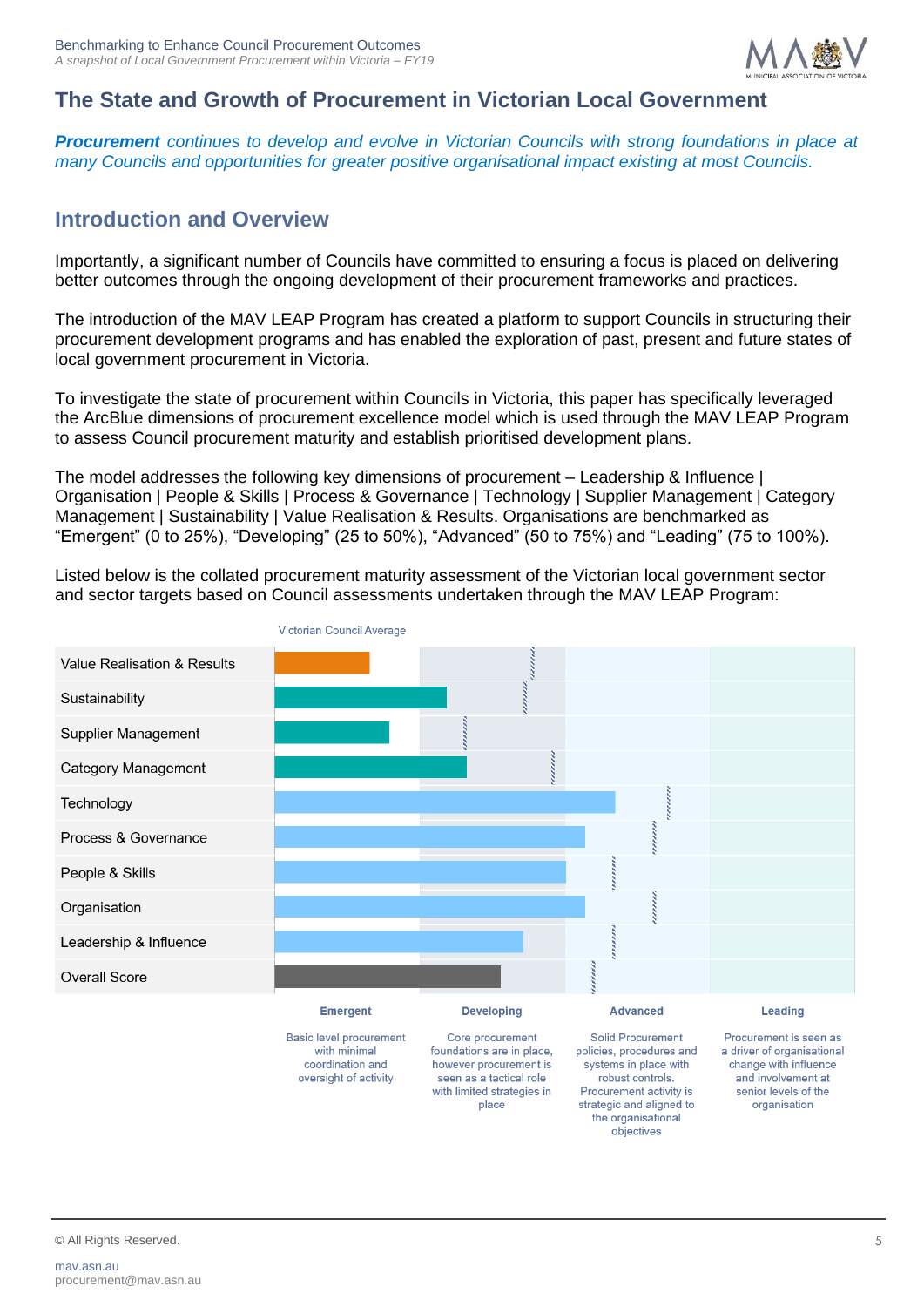

The model considers the foundational dimensions of procurement are Leadership & Influence, Organisation, People & Skills, Process & Governance and Technology. The findings highlight that the foundations of procurement remain strong across local government in Victoria.

Overall for the foundational dimensions, the sector is either currently operating at the "Advanced" level or has targeted reaching this level within the next 12-24 months.

The model considers the strategic and benefits dimensions of procurement are Category Management, Supplier Management, Sustainability and Value Realisation & Results. The results and associated targets for the strategic and benefits procurement dimensions accurately reflect that the sector is resourced primarily to deliver on operational procurement. Taking action across these dimensions represent an opportunity for Councils to deliver further value outcomes for their organisations and ratepayers.

#### **Key Sector Procurement Maturity Facts**

| Highest % improvement | <b>Leading Council</b> | <b>Average Council %</b> | Average % of target |
|-----------------------|------------------------|--------------------------|---------------------|
| by a Council          | maturity score         | improvement              | position achieved   |
| 32.31%                | 69.81%                 | 8.04%                    | 83.68%              |

As stated above, the sector continues to grow their maturity within procurement. Through analysis of the procurement maturity data, the most improved councils recognise that procurement plays a crucial role in delivering the organisation's strategic objectives. They regularly review their procurement frameworks and are focused on ensuring adequate resourcing to drive innovation, collaboration and savings. These councils have also shown a strong commitment to building the capability of their procurement teams, including through more frequent and targeted training. As a result, procurement staff have more clarity around the organisation's expectations and are better equipped to identify opportunities to adopt contemporary procurement techniques that challenge the status quo. This is supported by a stronger focus on emerging procurement technologies and the integration of social and sustainable procurement objectives into existing processes. Most of these councils also understand the importance of generating more frequent benefit realisation reports in strategic planning and are working towards this.

If the sector collectively deliver on their targeted actions within their procurement development plans, the sector would reach the advanced level which would be a great achievement.

We will now examine each of the nine dimensions in-depth including addressing the current status of the dimension, what the leading Councils have in place and the actions the sector in general are targeting to improve their current framework.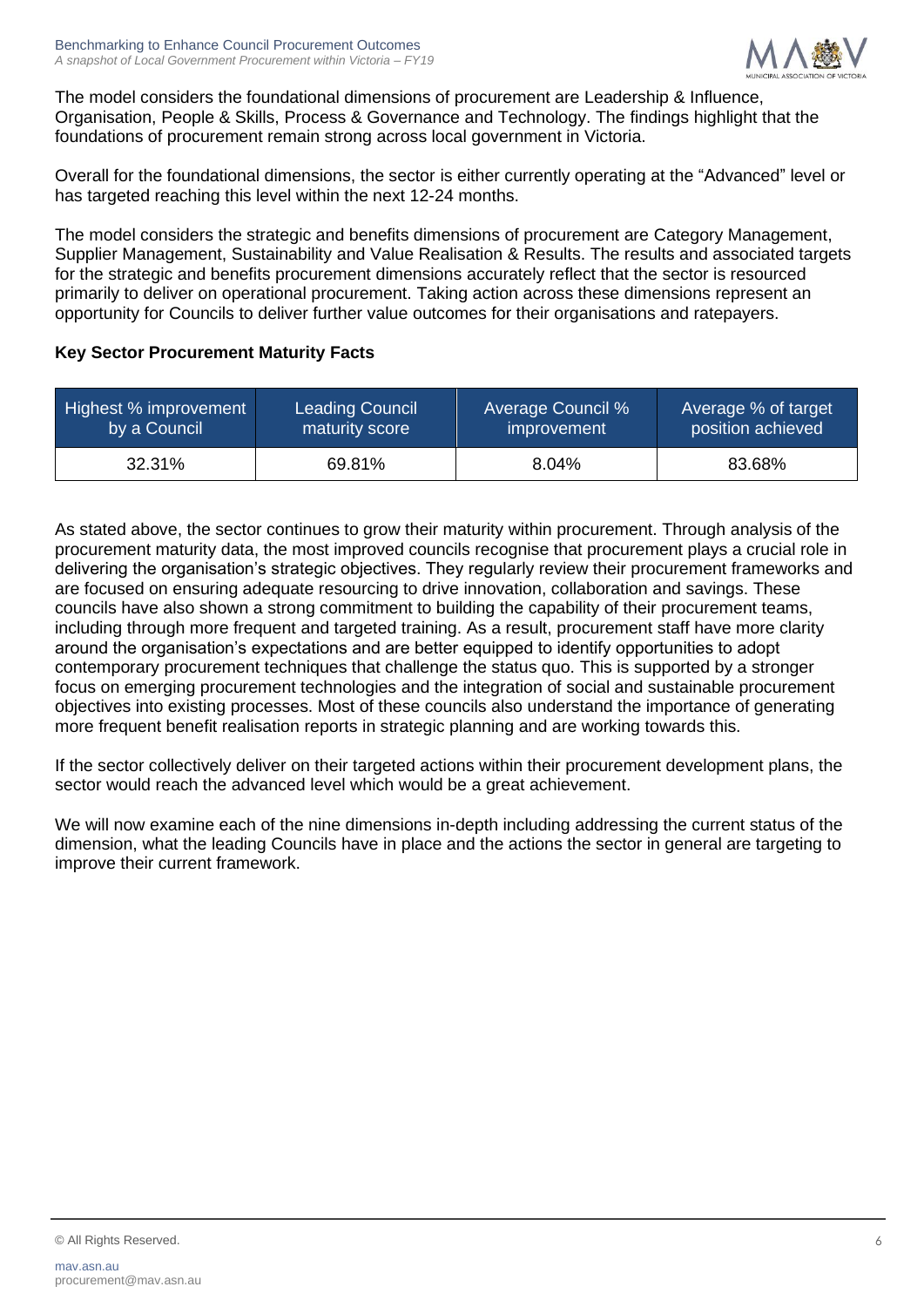# **Procurement Dimensions Insights**



# **Dimension description:**

This dimension assesses the level of influence and leadership that Procurement has across their respective Councils from the senior management level through to engagement with operational staff.

#### **Current state:**

**46.53%** 

**dimension maturity score**



- *-* Councils generally encourage individuals conducting procurement activities to collaborate, share knowledge and learnings although there is little, or no formal collaboration driven by Procurement teams
- *-* Procurement is promoted by most Councils as the area that should be utilised wherever possible for procurement assistance and advice
- *-* Procurement organisational communications are usually directional rather than providing any insights
- *-* There are very few documented Procurement Strategies however all Councils have established procurement development action plans

**High Priority Overall sector priority for the next 12-24 months**

#### **Insights:**

## *Leading Council profile*

The key differentiators that set the leading Councils apart from the sector as a whole are the following:

- *-* The senior procurement leadership role is responsible for and has influence over all key procurement activities, within the organisation
- *-* The senior leadership team (SLT) understand and support that Procurement has a wider strategic role beyond compliance to organisational procurement rules. The SLT have ensured that Procurement has the required resources to deliver strategic objectives.
- *-* There is a documented and regularly updated procurement strategy that has been developed in consultation with the SLT and other relevant internal and external stakeholders. The strategy is designed to ensure procurement delivers the organisational objectives.
- Procurement is promoted and recognised as a centre of excellence and is widely consulted for all matters relating to procurement. Procurement play a lead role in providing best practice assistance and advice across the organisation
- *-* The procurement team conduct regular networking sessions with staff undertaking procurement activities to enable collaboration, share knowledge and contemporary procurement practices

#### *Council targets*

The three key target areas of development for Councils are the following:

- 1. Formalising internal procurement networking
- 2. Implementing procurement reports for senior management
- 3. Developing procurement intranet sites

© All Rights Reserved. 7

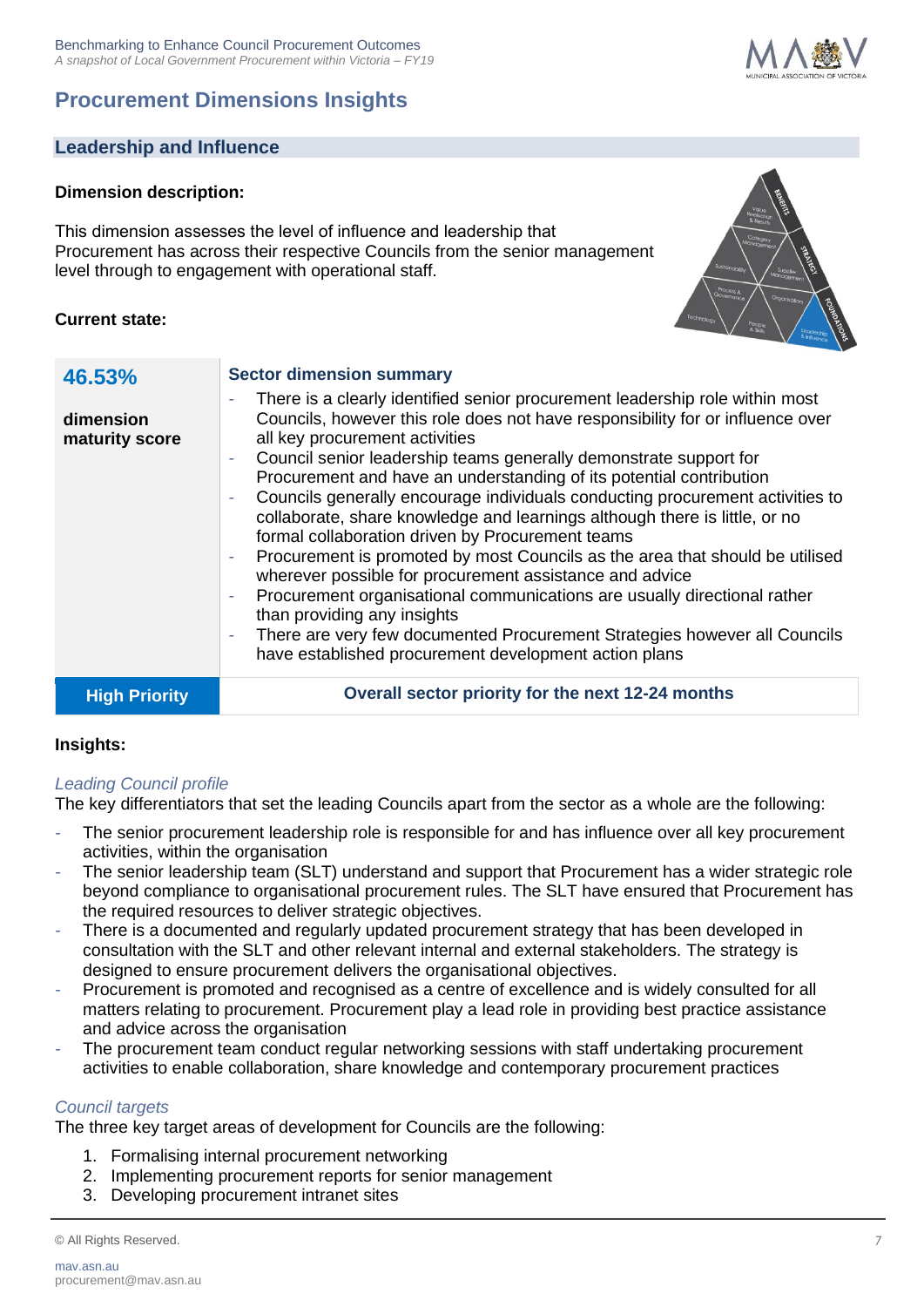## **Organisation**

#### **What we are looking for:**

This dimension assesses the recognition of procurement as a strategic driver and support to the broader organisation to achieve good governance & probity, efficiencies, leading practice procurement and value for money savings.



#### **Current state:**

| 59.02%<br>dimension<br>maturity score | <b>Sector dimension summary</b><br>Most Councils have a dedicated procurement function in place to oversee and<br>assist procurement activity across the organisation<br>Procurement generally has good oversight of all RFTs and provides guidance<br>and advice to ensure a proper process is conducted<br>Procurement are broadly responsible for oversight and compliance activities<br>however many staff with delegations can create purchase orders<br>Procurement are sometimes involved with some contract or supplier<br>management activities however it is usually for minor supply and delivery of<br>goods and services such as stationary or is administrative in nature with minimal<br>involvement in contract or supplier management strategies. Most contract or<br>supplier management is done by the project owner or subject matter expert<br>Many Council procurement frameworks have been reviewed in the last three<br>years to ensure they are appropriately resourced and aligned with organisational<br>objectives |
|---------------------------------------|------------------------------------------------------------------------------------------------------------------------------------------------------------------------------------------------------------------------------------------------------------------------------------------------------------------------------------------------------------------------------------------------------------------------------------------------------------------------------------------------------------------------------------------------------------------------------------------------------------------------------------------------------------------------------------------------------------------------------------------------------------------------------------------------------------------------------------------------------------------------------------------------------------------------------------------------------------------------------------------------------------------------------------------------|
| <b>Medium Priority</b>                | Overall sector priority for the next 12-24 months                                                                                                                                                                                                                                                                                                                                                                                                                                                                                                                                                                                                                                                                                                                                                                                                                                                                                                                                                                                              |

#### **Insights:**

#### *Leading Council profile*

The key differentiators that set the leading Councils apart from the sector as a whole are the following:

- *-* Procurement has good oversight of all RFTs and provides guidance and advice to ensure a proper process is conducted. Procurement is involved at the planning stage of all tenders to ensure method of procurement, evaluation plans, probity, pricing models and other factors are considered to obtain value for money
- *-* A comprehensive framework is in place for requisitions, purchase orders, delegations and approvals. Procurement has strategic oversight of the purchase order process. Compliance is monitored, tracked and reported on a regular basis
- *-* Procurement has strategic oversight of contract management and involvement of all stages from planning to delivery. Procurement will also monitor compliance, risk and governance of contract management
- *-* There is a procurement function in place that is seen as a key driver for leading practice, change and innovation for the organisation

#### *Council targets*

- 1. Reviewing and redeveloping procurement frameworks and operating models
- 2. Increasing or realigning procurement resourcing
- 3. Increasing Procurement involvement in RFx planning

<sup>©</sup> All Rights Reserved. 8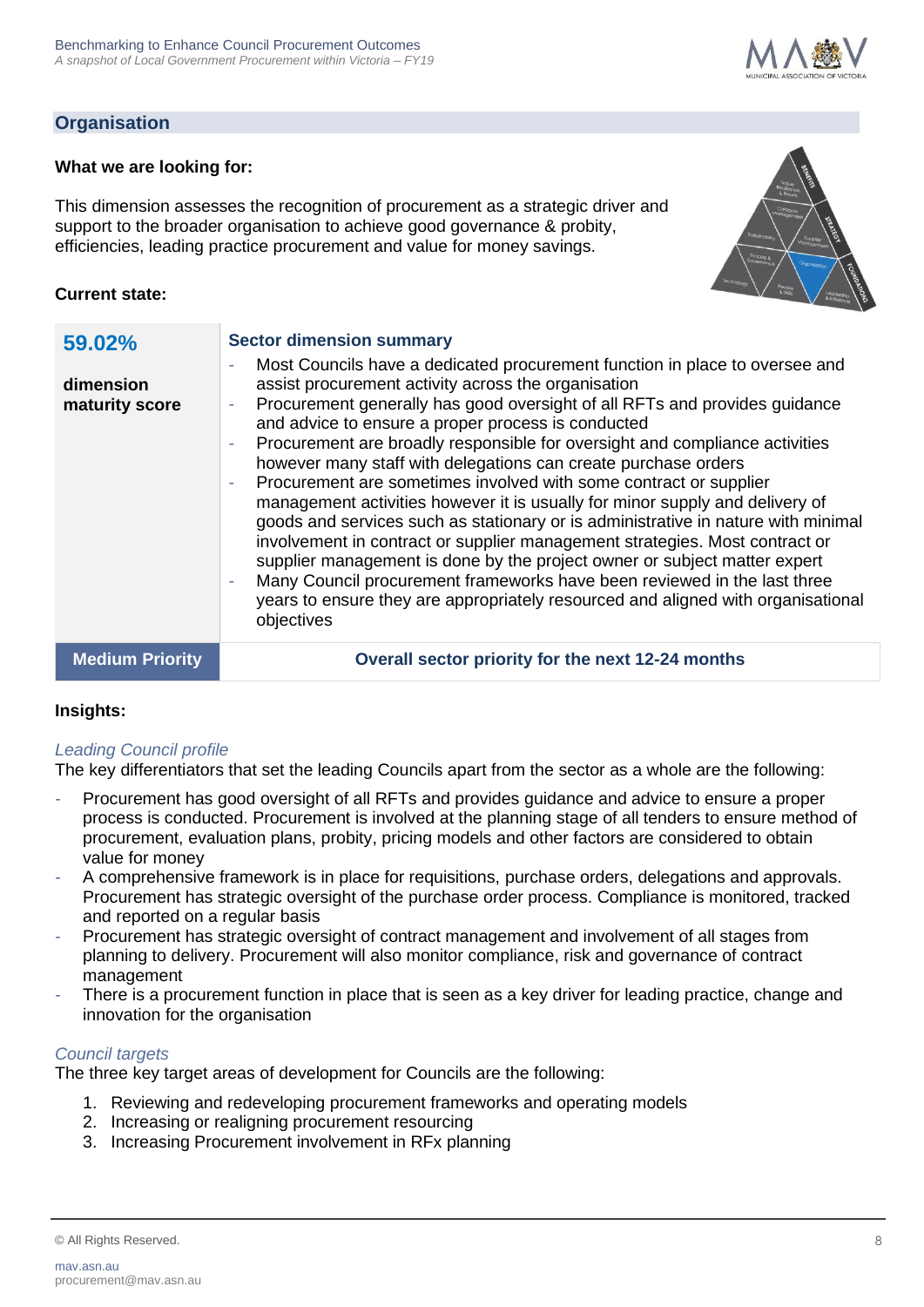## **People and Skills**

#### **What we are looking for:**

This dimension assesses the level of skills held by the people conducting procurement and the appropriateness of resourcing including those in the Procurement team as well as those conducting procurement processes throughout the Councils.



#### **Current state:**

| 52.66%<br>dimension<br>maturity score | <b>Sector dimension summary</b><br>The senior procurement position generally has at least Diploma or Advanced<br>۰<br>Diploma qualifications and between 5-10 years of experience in a senior<br>procurement role<br>In general, Procurement team staff have an average of 2-5 years of experience in<br>÷<br>a procurement position<br>Most Councils have a dedicated budget for professional development<br>۰<br>Councils generally have an ad hoc approach to training. Some staff or<br>-<br>departments design local programs and access third party e-learning however<br>there is little or no coordination across Council<br>Most Councils have not established a procurement training calendar<br>$\overline{\phantom{a}}$ |
|---------------------------------------|-------------------------------------------------------------------------------------------------------------------------------------------------------------------------------------------------------------------------------------------------------------------------------------------------------------------------------------------------------------------------------------------------------------------------------------------------------------------------------------------------------------------------------------------------------------------------------------------------------------------------------------------------------------------------------------------------------------------------------------|
| <b>Medium Priority</b>                | Overall sector priority for the next 12-24 months                                                                                                                                                                                                                                                                                                                                                                                                                                                                                                                                                                                                                                                                                   |

#### **Insights:**

#### *Leading Council profile*

The key differentiators that set the leading Councils apart from the sector as a whole are the following:

- *-* The senior procurement position has advanced procurement specific qualifications
- *-* The staff member in the senior procurement position has 10+ years of experience in a senior procurement role
- Procurement team staff have an average of 10+ years of experience in a procurement position
- *-* The senior procurement position is member of or affiliated with the Charted Institute of Procurement and Supply. This position occasionally attends industry conferences or events
- *-* Procurement staff are provided clear professional development to ensure they are fully competent in procurement. There is a structured approach that is fully funded by the organisation and available to all relevant staff
- *-* The organisation has a capability development portal and all relevant staff have access to it

#### *Council targets*

- 1. Establishing regular face to face training for all procurement staff
- 2. Delivering a procurement training program for all staff on areas such as specification development, tender evaluation and contract management
- 3. Investigating an eLearning procurement training program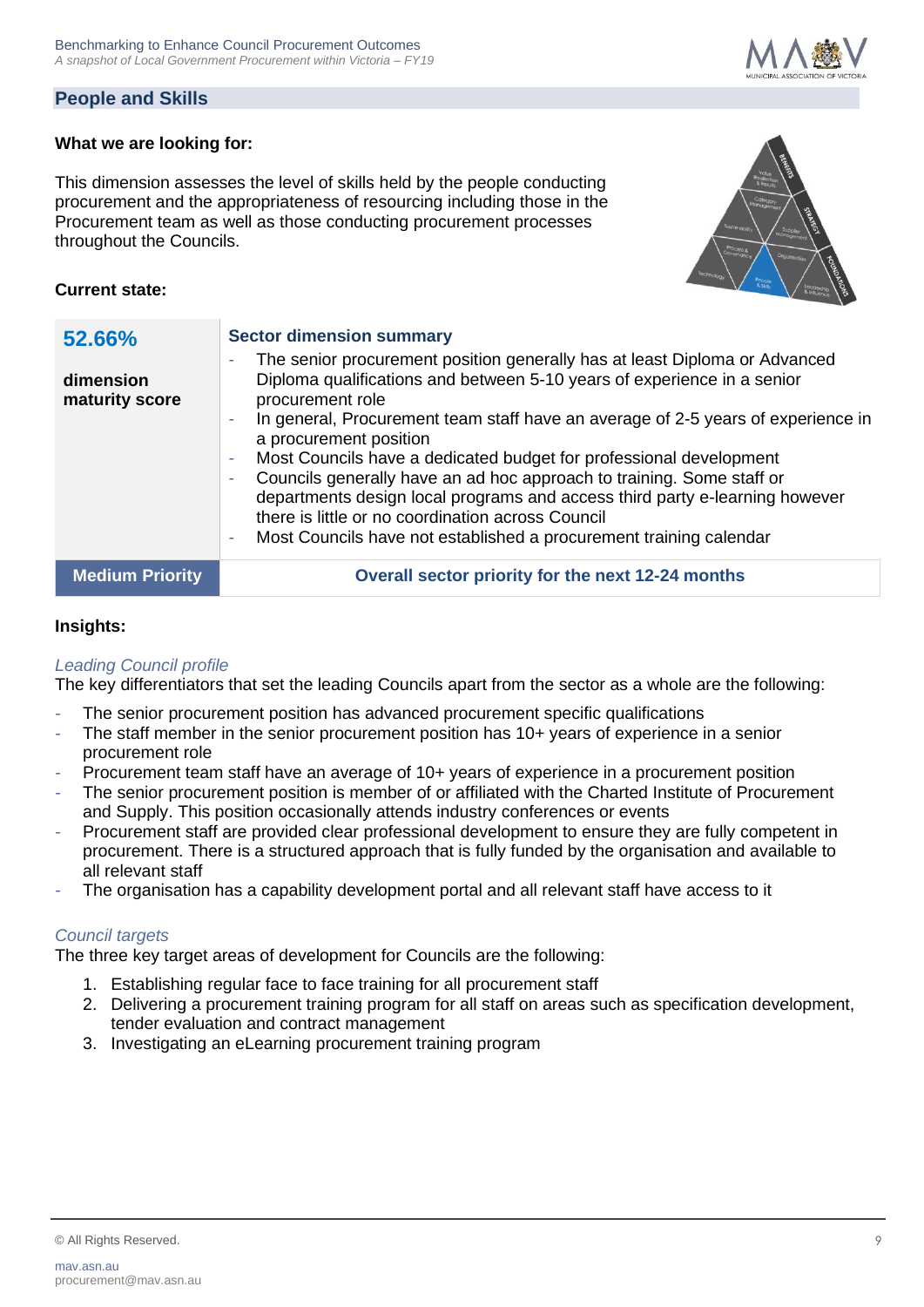#### **Process and Governance**

#### **What we are looking for:**

This dimension focuses on the systematic compliance auditing and accountability frameworks of Councils.

This dimension assesses those frameworks effectiveness to drive the right process and behaviours to achieve strategic outcomes for Councils.

#### **Current state:**

| 59.89%<br>dimension<br>maturity score | <b>Sector dimension summary</b><br>Most Councils have a clearly identified lead officer / function responsible for<br>٠<br>coordinating, overseeing and / or advising on procurement related governance<br>and probity<br>Comprehensive procurement policies exist in all Councils which has been signed<br>off by the executive, are regularly reviewed and are accessible via their websites<br>Most Councils have a suite of procurement procedural documentation that covers<br>$\sim$<br>all aspects of procurement as well as a comprehensive suite of procurement<br>templates<br>Procurement risks are generically addressed in procurement procedural<br>documentation<br>Separation of duties frameworks are in place that adequately address key risk<br>and control areas<br>Delegations registers are in place that cover all staff with their respective financial<br>and non-financial delegations.<br>Many Councils operate procurement card programs which are used for low value<br>/ low risk transactions |
|---------------------------------------|-------------------------------------------------------------------------------------------------------------------------------------------------------------------------------------------------------------------------------------------------------------------------------------------------------------------------------------------------------------------------------------------------------------------------------------------------------------------------------------------------------------------------------------------------------------------------------------------------------------------------------------------------------------------------------------------------------------------------------------------------------------------------------------------------------------------------------------------------------------------------------------------------------------------------------------------------------------------------------------------------------------------------------|
| <b>Medium Priority</b>                | Overall sector priority for the next 12-24 months                                                                                                                                                                                                                                                                                                                                                                                                                                                                                                                                                                                                                                                                                                                                                                                                                                                                                                                                                                             |

#### **Insights:**

#### *Leading Council profile*

The key differentiators that set the leading Councils apart from the sector as a whole are the following:

- *-* A procurement working group has been established to engage all key internal procurement stakeholders on key aspects of procurement
- *-* Procurement is comprehensively addressed as part of staff inductions. Staff must complete this training before they are allowed to undertake any procurement activity for the organisation
- There is a comprehensive procedure in place to manage negotiations
- *-* There is a comprehensive procedure in place to provide directions to staff on how to manage debrief meetings with unsuccessful tenderers
- *-* There is a system or systems in place to record and track non-compliance to all key procurement requirements which is regularly reviewed / audited

#### *Council targets*

- 1. Establishing procurement working groups
- 2. Updating procurement procedural and template documentation
- 3. Working on systems to record and track some aspects of non-compliance to procurement requirements





<sup>©</sup> All Rights Reserved. 10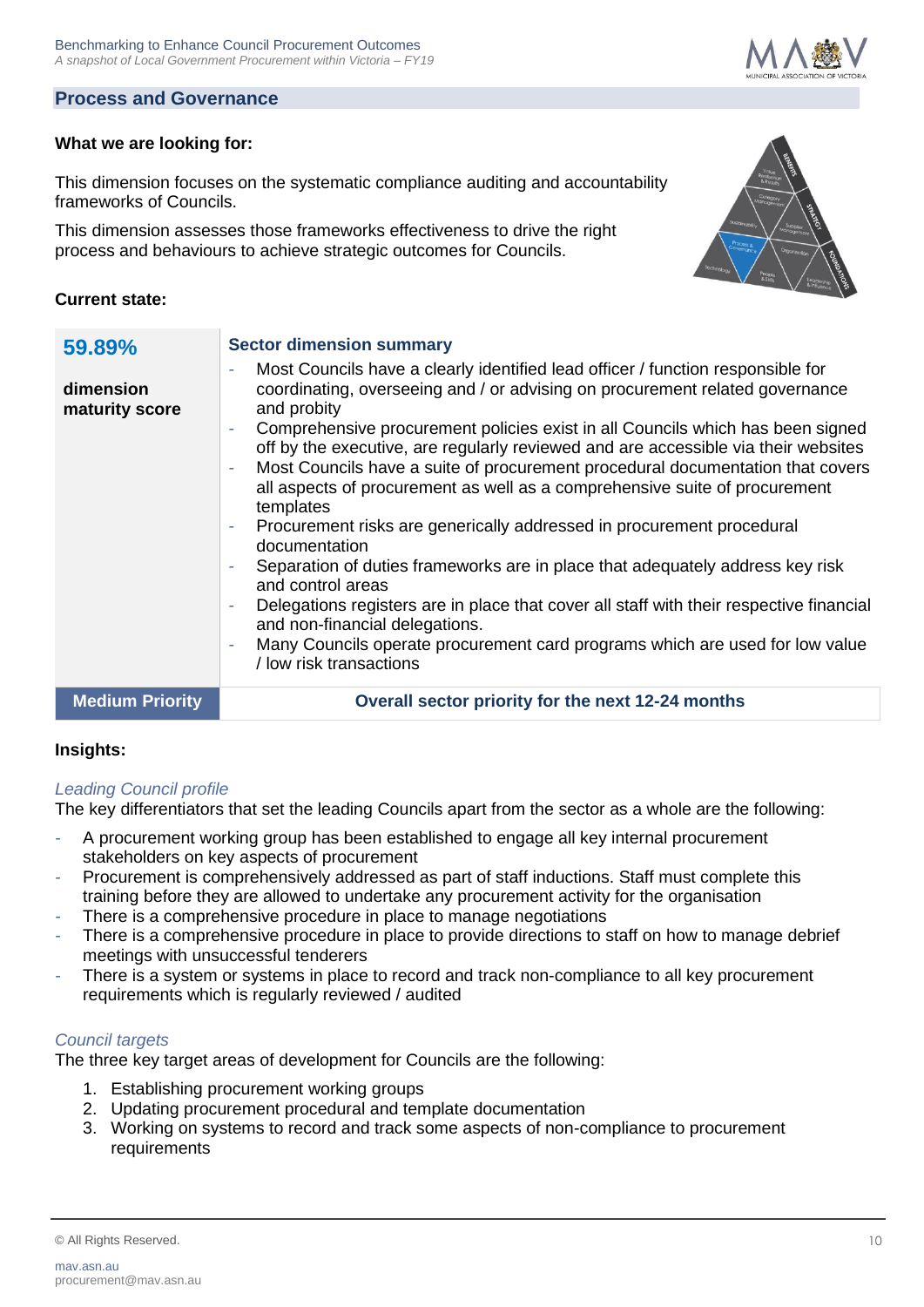## **Technology**

#### **What we are looking for:**

This dimension assesses Council utilisation of systems to manage and extract data to inform and drive strategic procurement decisions.

#### **Current state:**



#### **Insights:**

#### *Leading Council profile*

The key differentiators that set the leading Councils apart from the sector as a whole are the following:

- Procurement leads the review and introduction of new procurement technologies for the organisation. Plans are in place to ensure that any new procurement technologies are implemented taking into account integration and linkages with other relevant systems in place
- *-* The organisation has a contract management system in place which is actively managed and used for all key contracts
- *-* There is a dedicated supplier prequalification and document management system in place
- *-* The organisation does use an expense management system to facilitate their full Procurement Card Program including expense reconciliation and the system is being used to monitor and review the Procurement Card Program

#### *Council targets*

- 1. Implementing contract management systems
- 2. Investigating eQuoting systems
- 3. Investigating system options to monitor and report on procurement



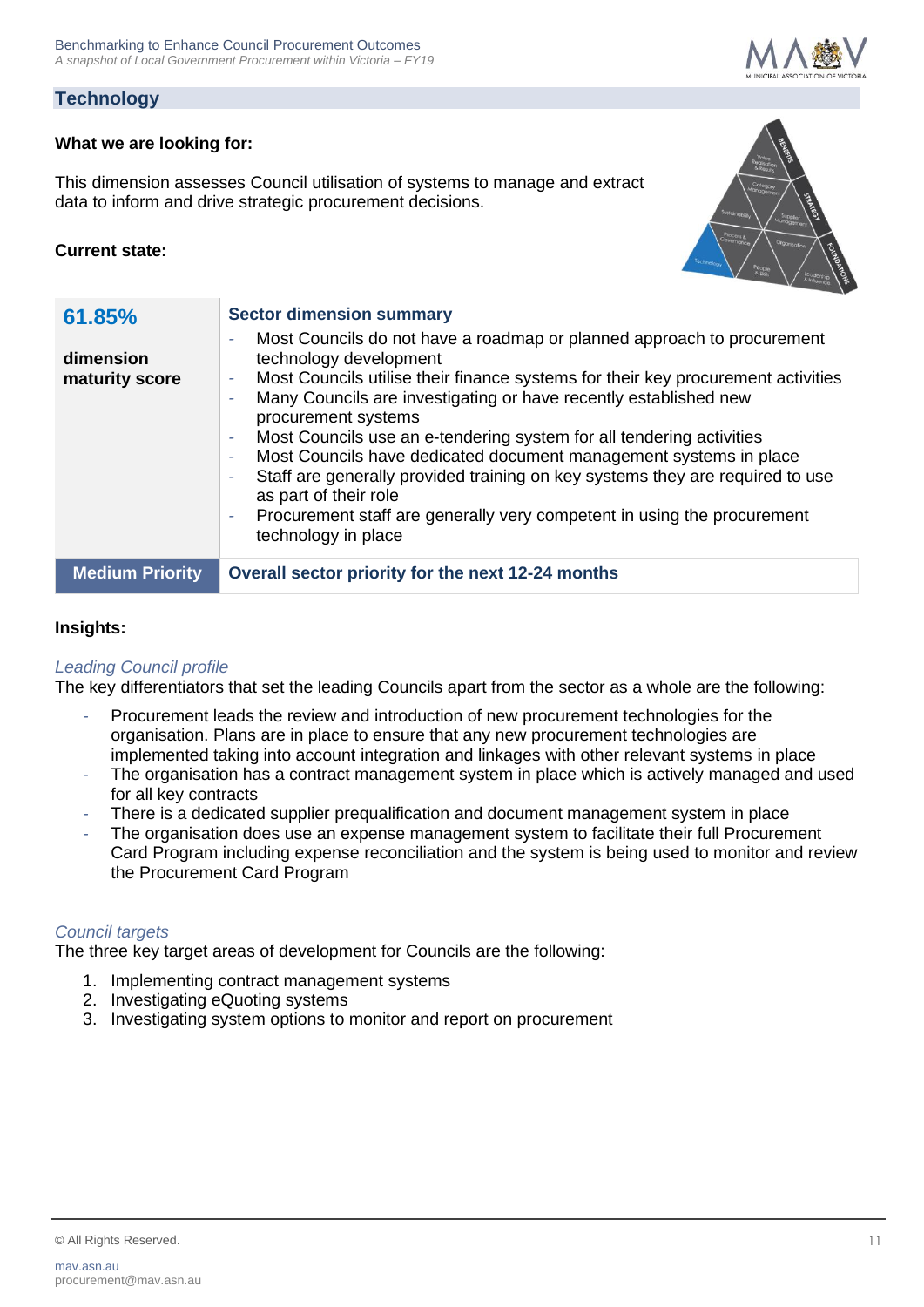## **Supplier Management**

#### **What we are looking for:**

This dimension assesses the maturity of supplier relationship management (SRM), including contract management, and the ability of Councils to work with their suppliers to achieve the desired outcomes.

#### **Current state:**

| 21.58%<br>dimension<br>maturity score | <b>Sector dimension summary</b><br>Procurement are involved with some supplier or contract management<br>٠<br>however it is usually for minor supply and delivery of goods and services such<br>as stationary or is administrative in nature with minimal involvement with<br>supplier relationship management (SRM) strategies<br>Most supplier and contract management is done by the project owner or<br>÷,<br>subject matter expert<br>There is some good SRM practice within the organisation however it is not<br>$\overline{\phantom{0}}$<br>tracked, captured and developed across the organisation<br><b>SRM</b> is decentralised<br>۰ |
|---------------------------------------|-------------------------------------------------------------------------------------------------------------------------------------------------------------------------------------------------------------------------------------------------------------------------------------------------------------------------------------------------------------------------------------------------------------------------------------------------------------------------------------------------------------------------------------------------------------------------------------------------------------------------------------------------|
| <b>Medium Priority</b>                | Overall sector priority for the next 12-24 months                                                                                                                                                                                                                                                                                                                                                                                                                                                                                                                                                                                               |

#### **Insights**

#### *Leading Council profile*

The key differentiators that set the leading Councils apart from the sector as a whole are the following:

- *-* Relevant staff have been provided SRM training
- *-* Suppliers are provided some ad-hoc training or workshops to further develop their offering to the organisation
- *-* There is a procedure or template to document Supplier performance
- *-* All key supplier documents are kept in the supplier prequalification and document management system which has a dedicated administrator appointed

#### *Council targets*

- 1. Establishing supplier induction guidance
- 2. Investigating or establishing dedicated supplier prequalification and document management systems
- 3. Undertaking Council wide supplier and contract management training programs



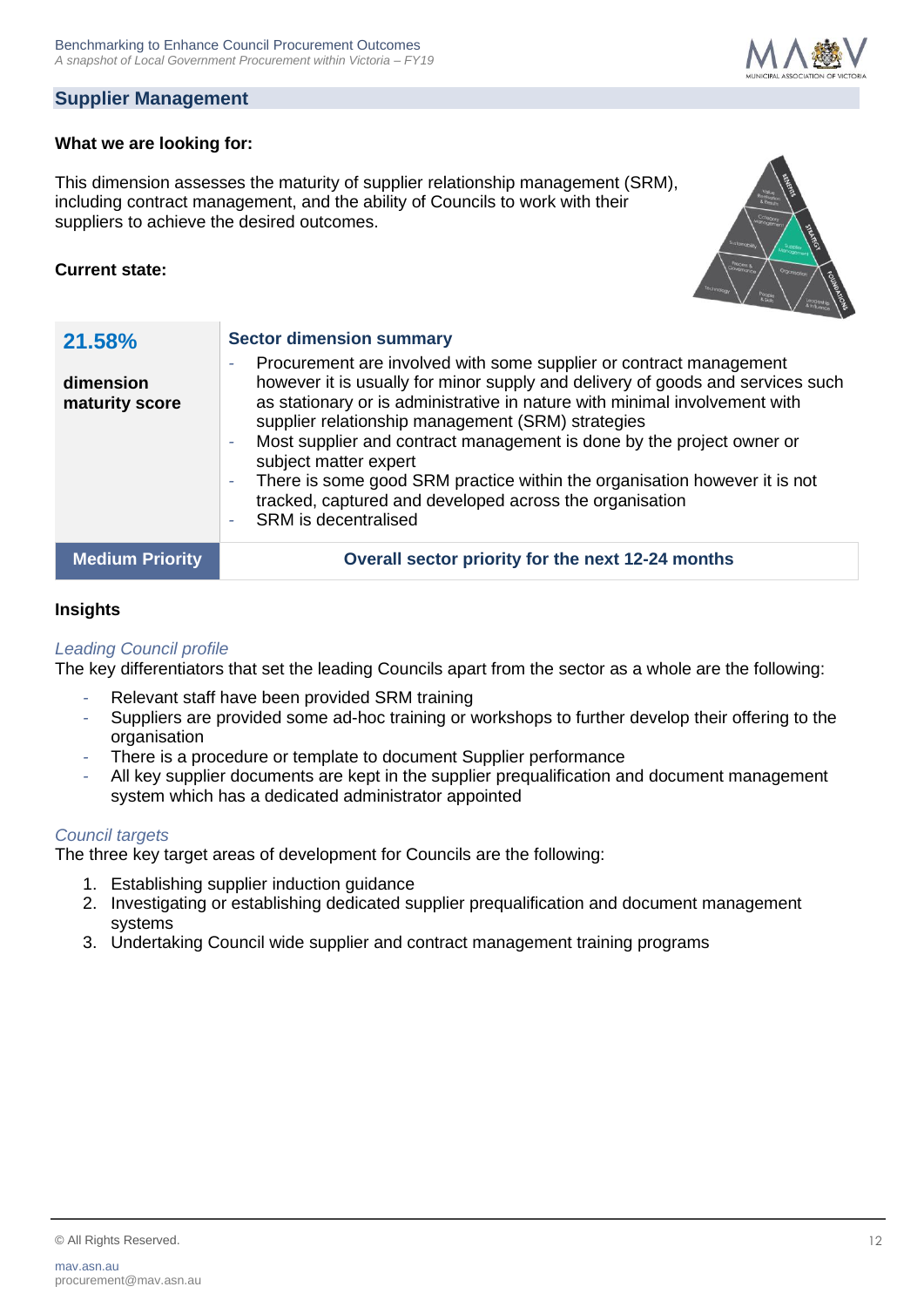#### **Category Management**

#### **What we are looking for:**

This dimension assesses the Councils maturity in categorising spend and procurement activity in order to manage spend in an efficient and effective manner.

This dimension assesses the extent and quality of category strategies and how well Councils are influencing supply markets to deliver value for money outcomes.



#### **Current state:**

| 35.84%                      | <b>Sector dimension summary</b>                                                                                                                                                                                                                                                                                                                                                                                                                                                                                                                                                                                                                                                                                                           |  |
|-----------------------------|-------------------------------------------------------------------------------------------------------------------------------------------------------------------------------------------------------------------------------------------------------------------------------------------------------------------------------------------------------------------------------------------------------------------------------------------------------------------------------------------------------------------------------------------------------------------------------------------------------------------------------------------------------------------------------------------------------------------------------------------|--|
| dimension<br>maturity score | There is no identified formal owner of category management however it is<br>broadly covered in Councils by the subject matter expert within the<br>organisation. This role does not have responsibility for all key category<br>management activities.<br>High quality, categorised and cleansed spend data is readily available<br>There are some aggregated supply contracts that have largely been<br>developed opportunistically<br>There is a category code structure in place through the MAV LEAP Program<br>Panels and aggregated supply arrangements are in place for some relevant<br>categories<br>Only some staff use existing organisation wide contract arrangements outside<br>of the area that established the contracts. |  |
| <b>Medium Priority</b>      | Overall sector priority for the next 12-24 months                                                                                                                                                                                                                                                                                                                                                                                                                                                                                                                                                                                                                                                                                         |  |
|                             |                                                                                                                                                                                                                                                                                                                                                                                                                                                                                                                                                                                                                                                                                                                                           |  |

#### **Insights**

#### *Leading Council profile*

The key differentiators that set the leading Councils apart from the sector as a whole are the following:

- The senior procurement role is formally recognised as the owner of category management
- *-* A formal category management structure is in place. A category manager is allocated to all key categories
- *-* Business needs identification is undertaken and incorporated into category management practices for some key categories
- *-* The existing organisation wide contract arrangements are broadly used across the organisation

#### *Council targets*

- 1. Establishing prioritised contracts programs
- 2. Implementing panels and aggregated supply arrangements for most categories
- 3. Visualising the contract register for all staff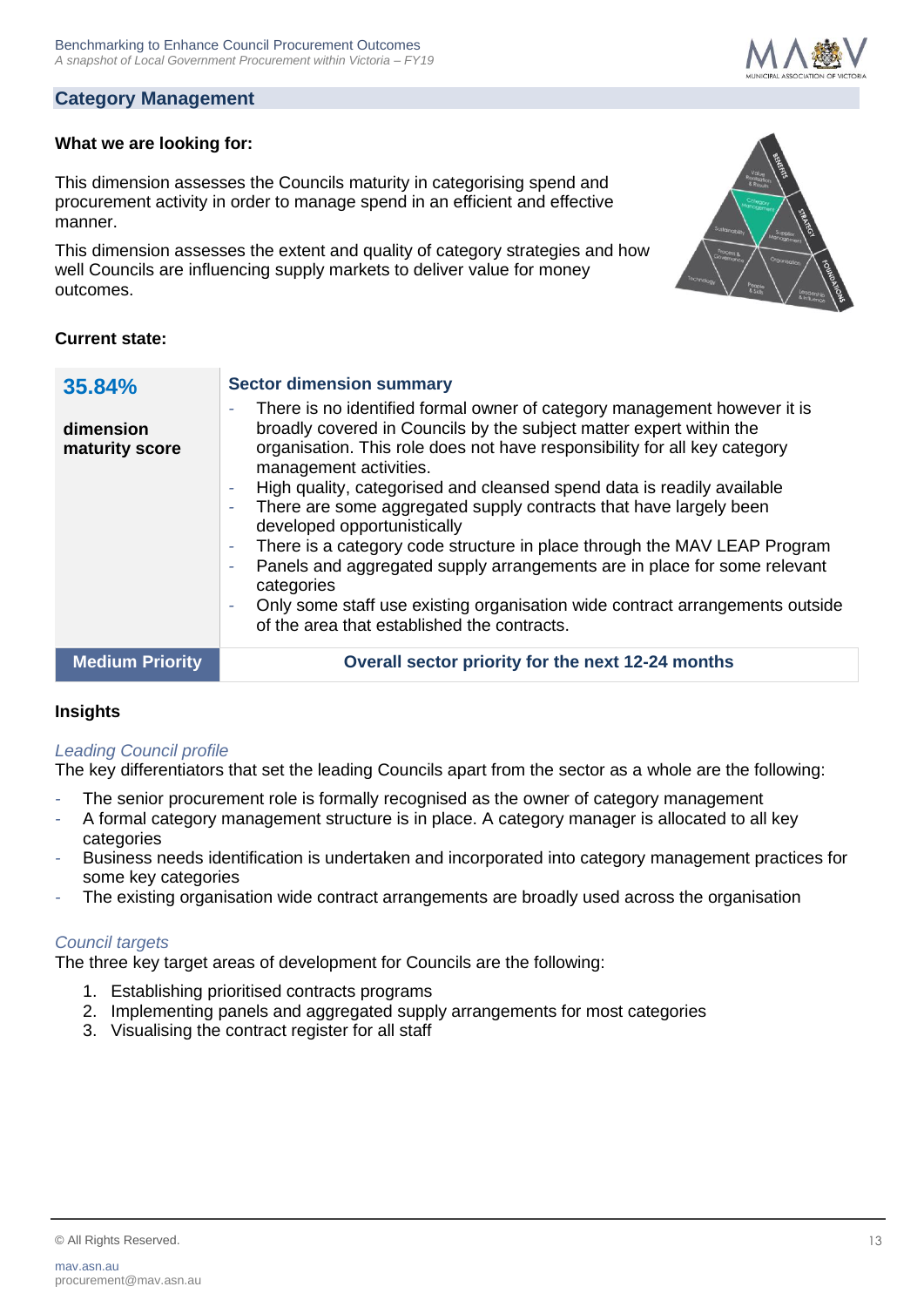# **Sustainability**

#### **What we are looking for:**

This dimension assesses the Councils maturity and recognition that there are procurement drivers beyond price alone to deliver business objectives specifically around the Triple Bottom Line (TBL) - Economic, Environmental and Social.



#### **Current state:**

| 36.23%<br>dimension<br>maturity score | <b>Sector dimension summary</b><br>Most Councils recognise sustainable procurement as an objective and that<br>$\overline{\phantom{a}}$<br>strategies need to be developed<br>There are very few documented sustainable procurement strategies within<br>Councils however broad concepts are either mentioned in policy or discussed<br>when planning procurements<br>Most Councils have addressed social procurement and environmental<br>$\sim$<br>sustainability within their policies and procedures<br>Most regional and some metro Councils have addressed local business support<br>$\overline{\phantom{a}}$<br>within their policies and procedures<br>In general, sustainable procurement is considered for some RFx processes. Some<br>Councils have embedded sustainable procurement into their procurement<br>processes, but the majority of Councils rely on their staff to drive these outcomes<br>Sustainability is rarely monitored or reported in any way |
|---------------------------------------|----------------------------------------------------------------------------------------------------------------------------------------------------------------------------------------------------------------------------------------------------------------------------------------------------------------------------------------------------------------------------------------------------------------------------------------------------------------------------------------------------------------------------------------------------------------------------------------------------------------------------------------------------------------------------------------------------------------------------------------------------------------------------------------------------------------------------------------------------------------------------------------------------------------------------------------------------------------------------|
| <b>Medium Priority</b>                | Overall sector priority for the next 12-24 months                                                                                                                                                                                                                                                                                                                                                                                                                                                                                                                                                                                                                                                                                                                                                                                                                                                                                                                          |
|                                       |                                                                                                                                                                                                                                                                                                                                                                                                                                                                                                                                                                                                                                                                                                                                                                                                                                                                                                                                                                            |

#### **Insights**

#### *Leading Council profile*

The key differentiators that set the leading Councils apart from the sector as a whole are the following:

- *-* There is a documented and regularly updated Sustainable Procurement Strategy that has been developed in consultation with the SLT and other relevant internal and external stakeholders. The strategy is designed to ensure procurement delivers the organisational TBL objectives
- *-* Procurement is responsible for all sustainable procurement measures
- *-* Sustainability is well defined, measured and reported
- *-* The consideration of sustainable procurement is fully incorporated into all key RFx processes. Staff are fully aware of the organisations sustainable procurement expectations.
- *-* Some staff have attended sustainability training however it is not provided consistently to staff with procurement responsibilities
- *-* The organisation has a local business support and social procurement policy and procedure in place
- *-* The organisation has a system to tag and categorise all suppliers against sustainability measures Regular reports are automatically produced and provided to management for review

#### *Council targets*

- 1. Establishing sustainable procurement leads
- 2. Updating procurement policies to cover sustainable procurement objectives
- 3. Incorporating sustainable procurement into key RFx processes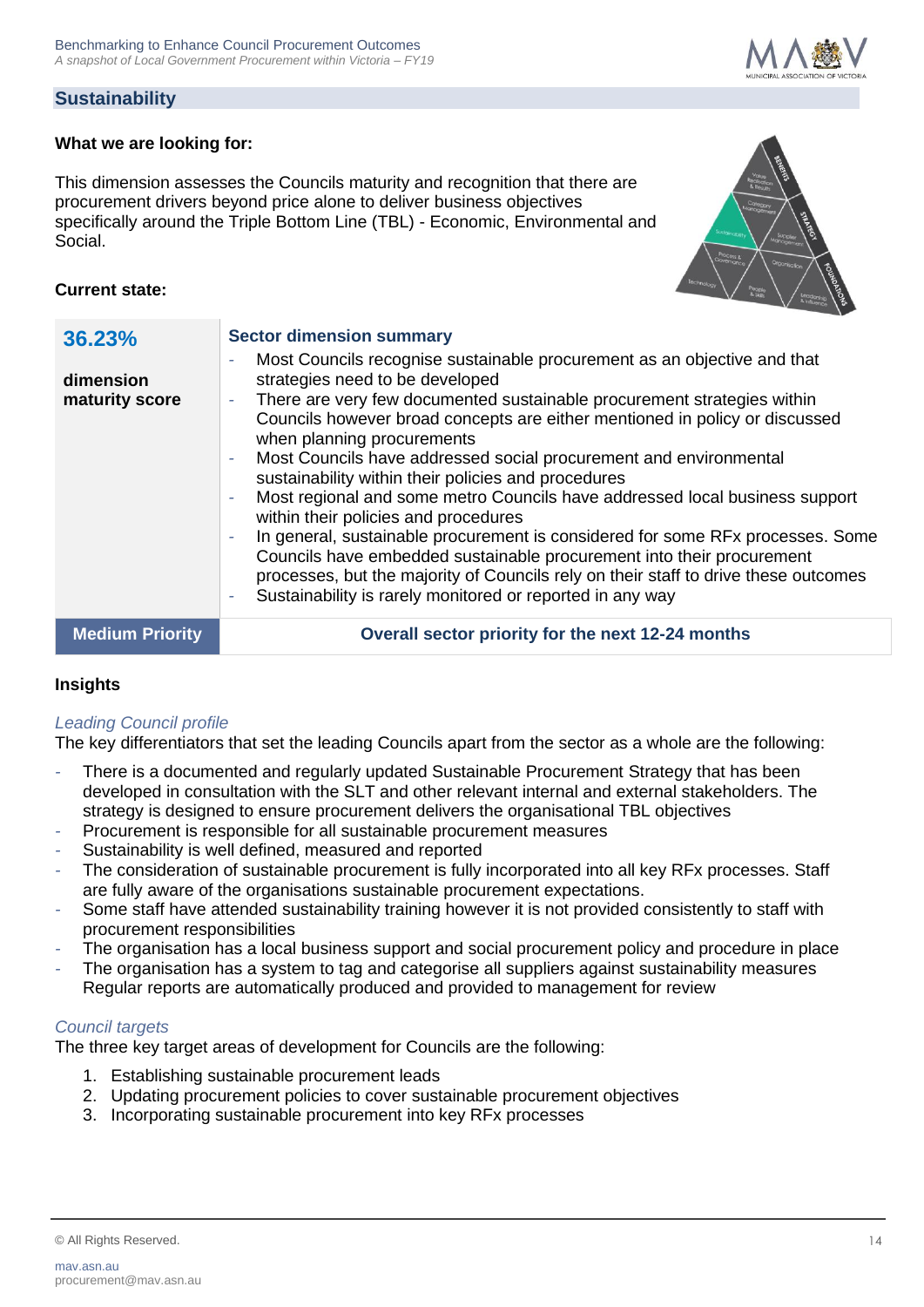# **Value Realisation and Results**

# **What we are looking for:**

This dimension assesses how well Key Performance Indicators (KPI's), savings, process improvements, good governance and other benefits are identified, measured and tracked within the Councils.

# **Current state:**

| 20.43%<br>dimension<br>maturity score | <b>Sector dimension summary</b><br>Some Councils have developed some basic reports<br>۰<br>Most Councils can extract basic reports from the finance system however this<br>٠<br>can be manual and time consuming. Very few specific systems or reports are<br>currently in place<br>Savings and benefit realisation reports have never been generated |
|---------------------------------------|-------------------------------------------------------------------------------------------------------------------------------------------------------------------------------------------------------------------------------------------------------------------------------------------------------------------------------------------------------|
| <b>High Priority</b>                  | Overall sector priority for the next 12-24 months                                                                                                                                                                                                                                                                                                     |

#### **Insights**

#### *Leading Council profile*

The key differentiators that set the leading Councils apart from the sector as a whole are the following:

- *-* The senior procurement leader is responsible for all KPI and benefit realisation development as part of their role. There is an annual review of all measures and these are refined to provide rich data to inform strategic decisions
- *-* Procurement has developed systems within the finance system or other technologies to categorise all spend and recognise compliance to P2P policies and procedures. A KPI, savings and benefits realisation framework is in place and all information is monitored via detailed dashboards
- *-* Procurement ensures that a range of reports are developed and reviewed by a range of stakeholders including the SLT. Feedback and strategic decisions are often captured as a result of these reports
- *-* Procurement generate savings and benefit realisation reports quarterly or annually

#### *Council targets*

- 1. Establishing procurement KPI reporting programs
- 2. Investigating how systems can adequately capture procurement reporting data
- 3. Incorporating savings and benefit realisation reporting into procurement reports



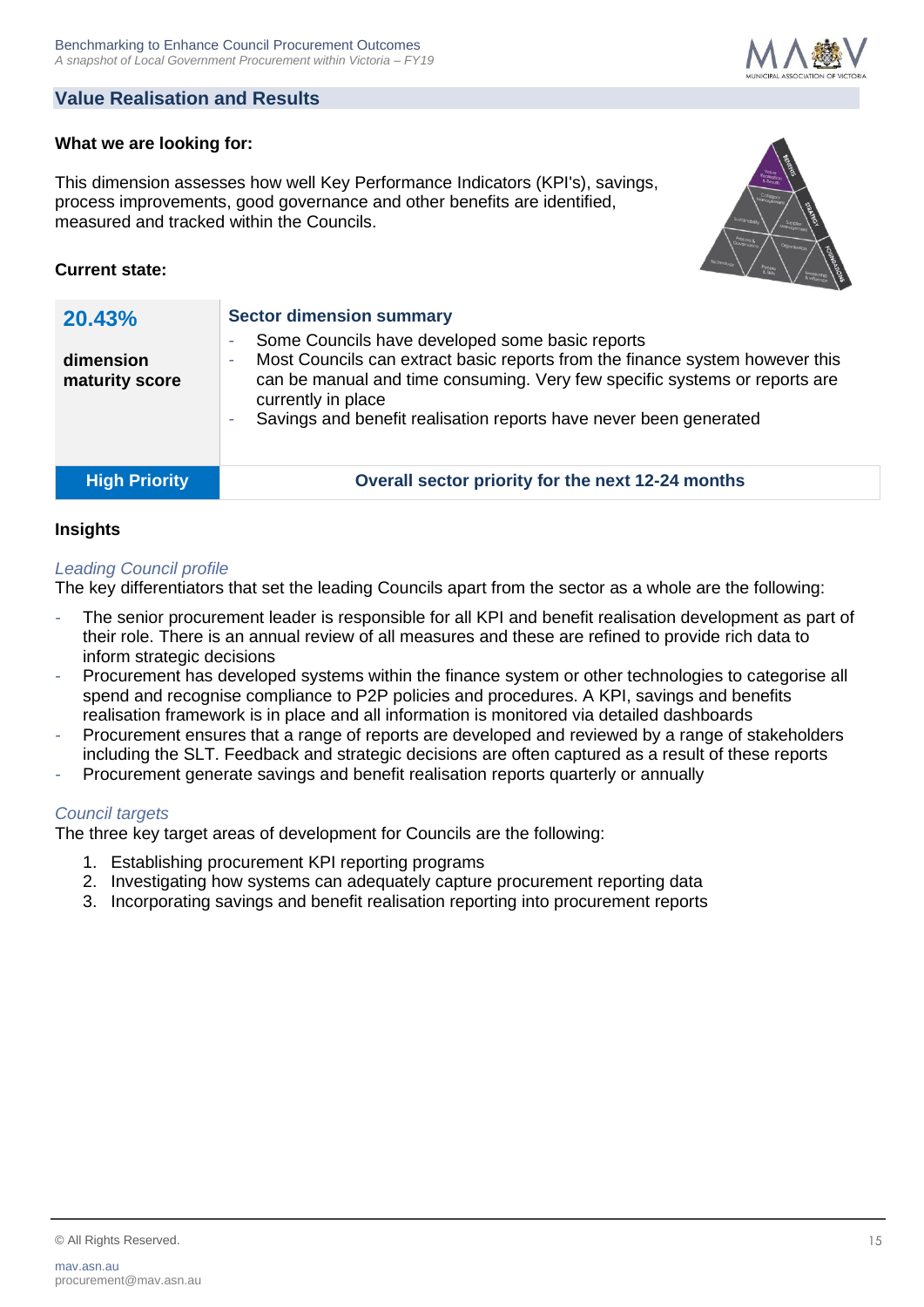

# **Next Steps for procurement**

Whilst much has been achieved by many of the Councils across Victoria, there remains significant opportunities for these Councils to deliver further value and benefits through their procurement.

#### **Priority contracts programs through spend and opportunity analysis**

Councils primary procurement focus continues to be the delivery of existing and new contracts via tendering processes.

The opportunity exists to fully review spend across all key categories, then workshop, identify and deliver opportunities for better value contracts. These programs should be delivered with the engagement of all key stakeholders across Councils and consider the full lifecycle of the contract.

# **The LEAP Spend program**

In response to the need stated above, MAV have launched the LEAP Spend program.

The LEAP Spend program is designed to transform Council data, utilising ArcBlue's analytics and suite of Procurement Dashboards available through the MAV LEAP program, into a priority spend category program focused on maximising Council procurement effort and outcomes.

The program works with Councils to investigate and prioritise opportunities that exist within the top categories of Council spend. The program allows Councils to better understand their key categories of spend, to identify what opportunities may exist within these categories, to visualise their procurement priorities, and to establish action plans for the priority categories.

The program engages the wider organisation, particularly key procurement stakeholders and buyers across the Council.

MAV are committed to supporting procurement within Councils and, through this program, assist Councils in successfully delivering better value contracts.



Visit the MAV Procurement website for further information on LEAP Spend: <http://www.mav.asn.au/what-we-do/procurement>